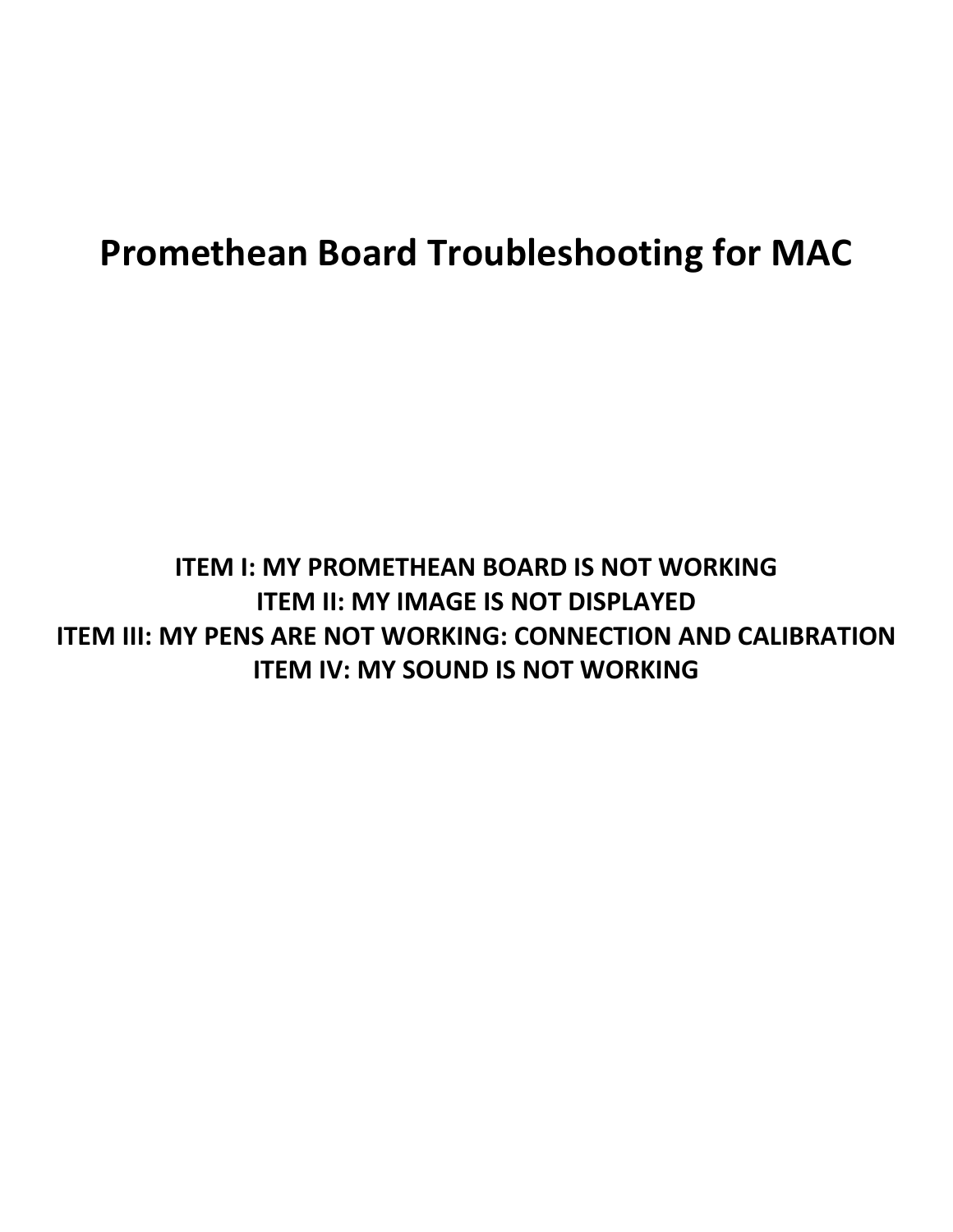#### **ITEM I: MY PROMETHEAN BOARD IS NOT WORKING.**

- 1. Check the basics first!
	- A. Is the computer turned on?
	- B. Is the projector turned on?
	- C. Is the ActivBoard's USB cable or ActivHub plugged into the computer? (Flame should be blue on 300 series boards)
	- D. Is the projector plugged into the computer via the VGA adapter?
- 2. Is there a red X through the ActivBoard Icon? (Located in top, right-hand side of Mac task bar). If a red  $X$  appears, this indicates that there is a connection problem between the board and the computer. Follow the steps below to try and correct the issue.



- A. Check to make sure the USB cable is secure and plugged into both the ActivBoard and your computer.
- B. Unplug the USB cable or ActivHub from your computer, wait ten seconds and plug USB cable back into the computer.



C. After doing so, try rebooting your computer.

D. If this does not correct the issue, see technology support person to update the driver.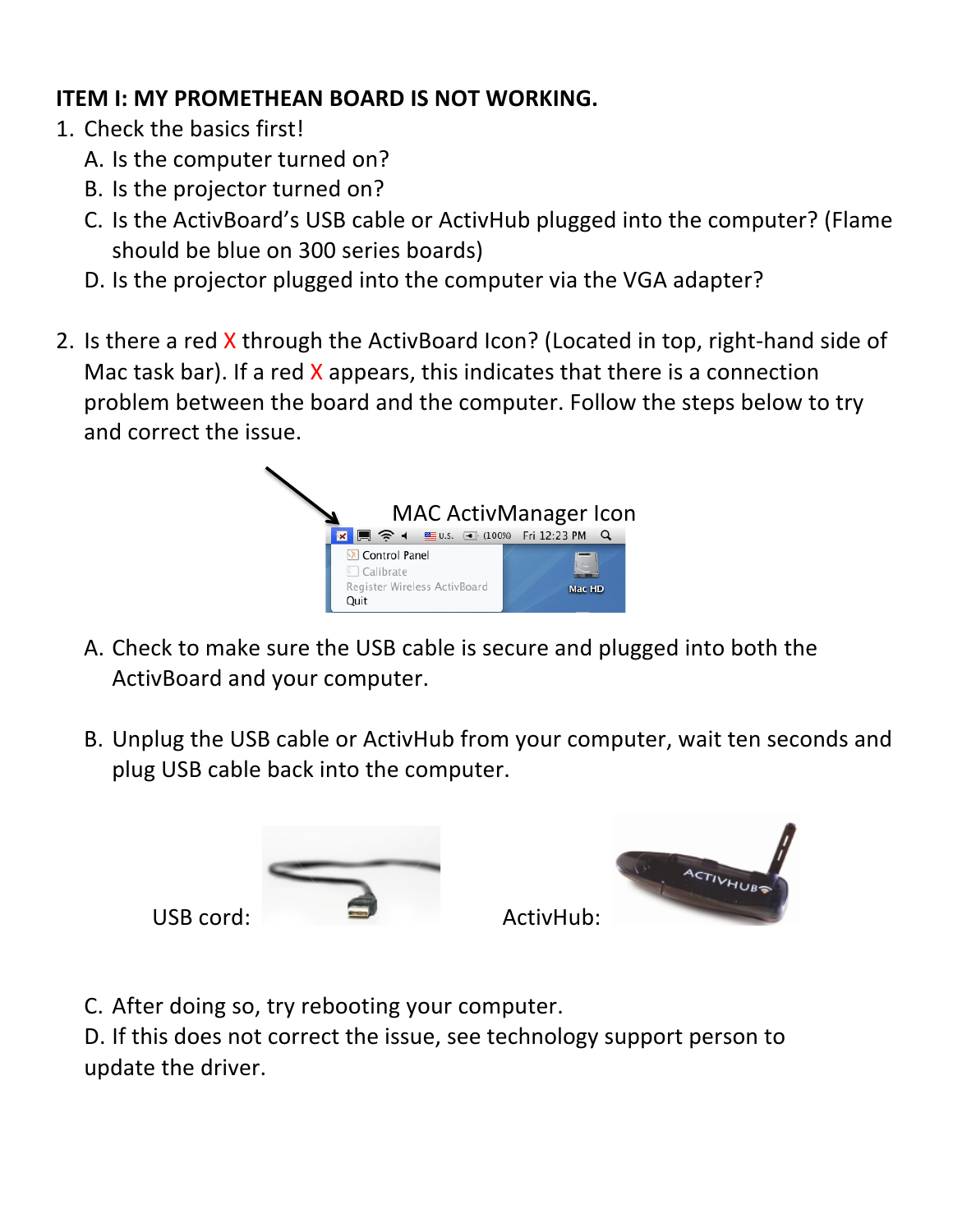#### **ITEM II: MY IMAGE IS NOT DISPLAYED; ONLY A BLUE SCREEN.**

1. Check your VGA connection (shown below). This cord allows your computer and projector to communicate. Ensure that your VGA cable is securely connected to your connection box and your VGA adapter, which will then connect to your computer.

VGA Cord: MAC VGA Adapter:





2. You may need to toggle between the monitors to display your desktop image on both the computer screen and the board. If your computer does not auto detect the projector; you will need to turn on "display mirroring." To do so, select on your apple, then "System Preferences," and then "Display." Choose to mirror your displays and adjust the resolution as necessary.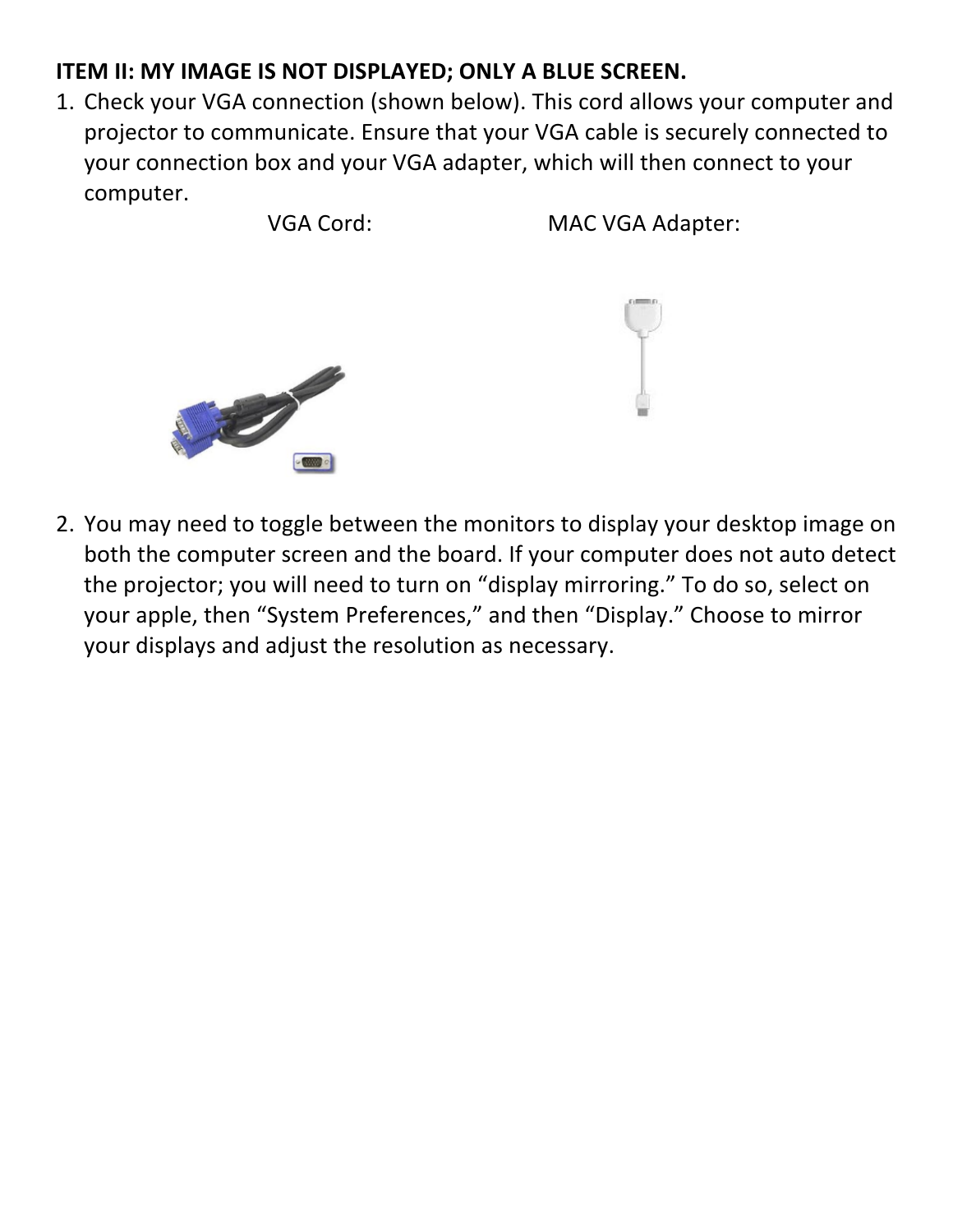### **ITEM III: MY PENS ARE NOT WORKING. CONNECTION:**

1. When the ActivPen appears not to be working it is often NOT a pen issue but rather a communication issue between the ActivBoard and the computer. Make sure you have tested the MY PROMETHEAN BOARD IS NOT WORKING suggestions above before trying these troubleshooting suggestions.

- A. Follow steps in Section 1: MY PROMETHEAN BOARD IS NOT WORKING.
- B. Remove and replace the nib (pen tip).
- C. Make sure the ActivHub or USB cord is plugged in.
- D. After you plug in your USB or ActivHub, make sure the ActivManager icon (see **ITEM I** for images and location of the ActivManager) displays a whiteboard with an orange flame NOT a red  $X$ . Try all of the USB ports on your computer
- E. As soon as the ActivManager has the orange flame and not the  $X$ , your ActivBoard is ready to become interactive!
- F. Still not working? You may be in need of a driver update. To update your driver, see your technology support person.

### **CALLIBRATION**

- 1. The ActivBoard has to be calibrated in order to ensure that the tip of the ActivPen aligns with the cursor on the screen. It is important to align your ActivPen with your ActivBoard each time your projector is moved or screen settings are adjusted. You can calibrate the board in one of two ways:
	- A. Right click one time on the ActivManager icon. Click on "Calibrate." (See **ITEM I** to locate your ActivManager icon). Wait until the calibration screen appears, then use the ActivPen to follow the on screen instructions.
	- B. Hover the ActivPen over the lighted icon (the flame) on the top left corner of the ActivBoard. Wait until the calibration screen appears, then use the ActivPen to follow the on screen instructions.